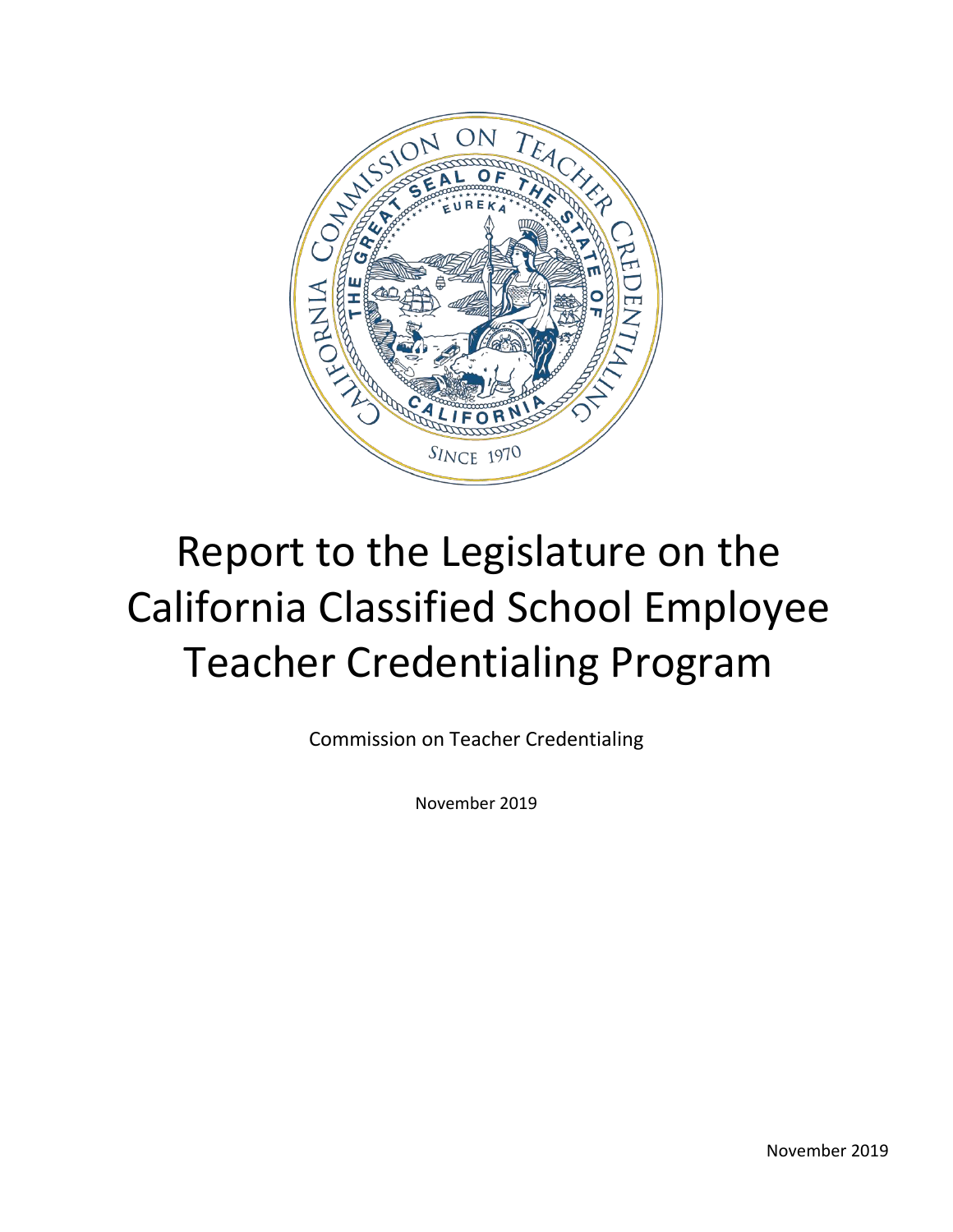This handbook, like other publications of the Commission on Teacher Credentialing, is not copyrighted. It may be reproduced in the public interest, but proper attribution is requested.

Commission on Teacher Credentialing

1900 Capitol Avenue

Sacramento, California 95811

This handbook is available on the **[Commission's](http://www.ctc.ca.gov/) website.**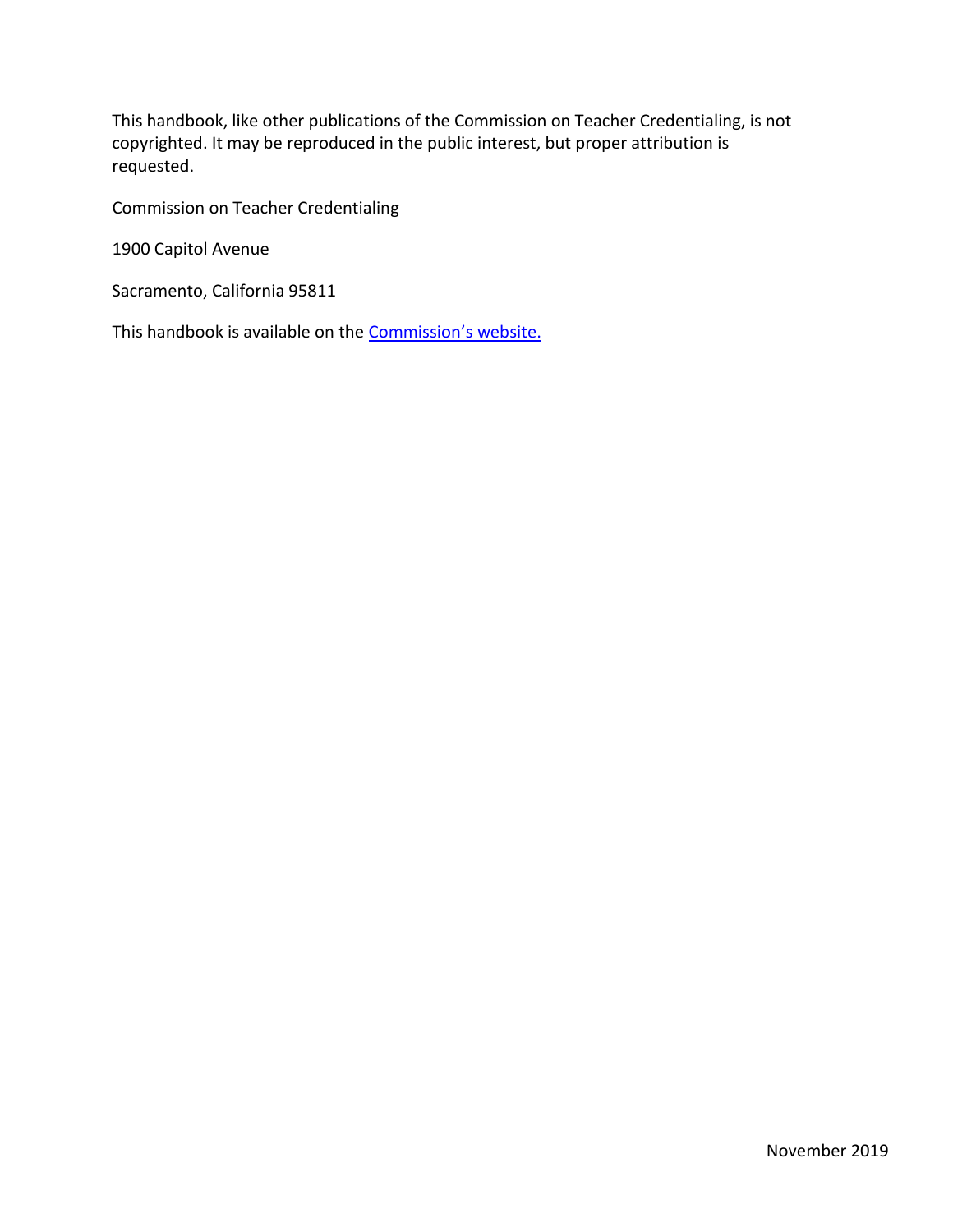# **State of California**

# **Gavin Newsom, Governor**

# **Commission on Teacher Credentialing**

This list reflects the composition of the Commission in November 2019. Current membership of the Commission is available on the [Members of the Commission](https://www.ctc.ca.gov/commission/commissioners) webpage.

| <b>Commission Member</b>          | Representing                                                       |
|-----------------------------------|--------------------------------------------------------------------|
| Tine Sloan, Chair                 | <b>Faculty Representative</b>                                      |
| Alicia Hinde, Vice Chair          | <b>Teacher Representative</b>                                      |
| Kathleen Allavie                  | School Board Member Representative                                 |
| Kirsten Barnes                    | Non-Administrative Services Credential<br>Representative           |
| C. Michael Cooney                 | <b>Public Representative</b>                                       |
| Marysol De La Torre-Escobedo      | <b>Teacher Representative</b>                                      |
| Johanna Hartwig                   | <b>Public Representative</b>                                       |
| Terri Jackson                     | Designee, Superintendent of Public Instruction                     |
| <b>Bonnie Klatt</b>               | <b>Teacher Representative</b>                                      |
| Kevin Kung                        | <b>Teacher Representative</b>                                      |
| <b>Jane Marks</b>                 | <b>Teacher Representative</b>                                      |
| <b>Monica Martinez</b>            | <b>Public Representative</b>                                       |
| Castle Redmond                    | <b>Public Representative</b>                                       |
| Haydee Rodriquez                  | <b>Teacher Representative</b>                                      |
| <b>Ex-Officio Representatives</b> | Representing                                                       |
| Kathryn Williams Browne           | <b>California Community Colleges and Universities</b>              |
| Andrew Wall                       | Association of Independent California Colleges<br>and Universities |
| Marquita Grenot-Scheyer           | California State University                                        |
| Annamarie Francois                | University of California                                           |
| <b>Executive Director</b>         | Representing                                                       |
| Mary Vixie Sandy                  | <b>Commission on Teacher Credentialing</b>                         |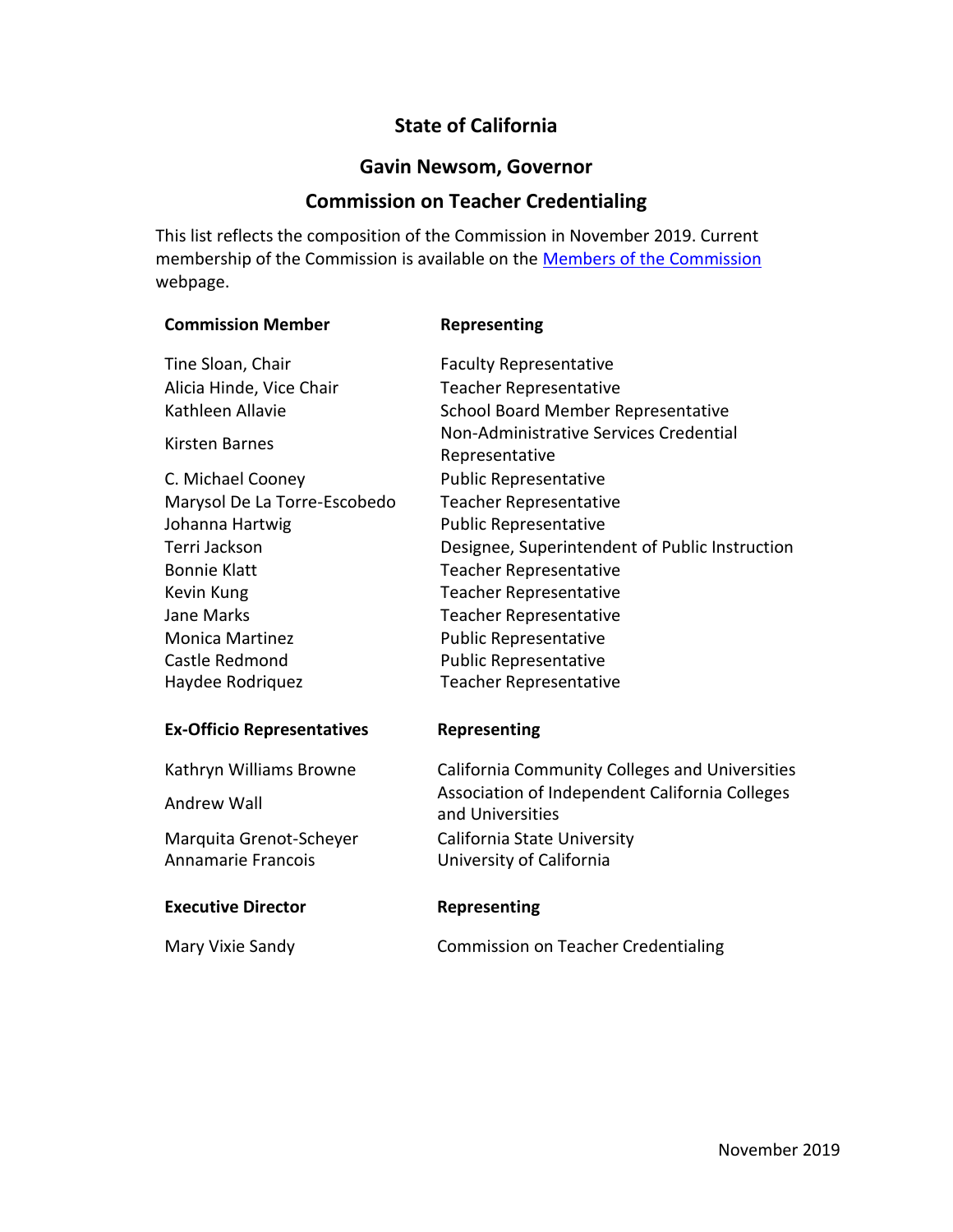# **Report to the Legislature on the California Classified School Employee Teacher Credentialing Program November 2019**

#### **Introduction**

Education Code §44393 (f) requires the Commission on Teacher Credentialing (Commission) to report to the Legislature annually regarding the California Classified School Employee Teacher Credentialing Program. The requirements of the report are specified in Education Code §44393 and must include the following:

- The number of classified school employees recruited;
- The number of classified school employees recruited who are subsequently employed as teachers in the public schools;
- The degree to which the applicant meets the teacher shortage needs of the school district, charter school, or county office of education; and
- The ethnic and racial composition of the participants in the program.

# **Background**

In July 2016, the state budget allocated a total of \$20 million for the California School Employee Teacher Credentialing Program (Classified Program). This five-year grant program addresses the state's teacher shortage by supporting local education agencies (LEAs) to recruit classified school employees into teaching careers and support their undergraduate education, professional teacher preparation and certification as credentialed California teachers. Classified staff at grantee LEAs who are selected to participate in the program (participants) receive financial assistance for degree- and credentialing-related expenses such as tuition, fees, books, and examination costs; academic guidance; and other forms of individualized support to help them complete the undergraduate education, teacher preparation program, and transition to becoming credentialed teachers for the public schools. In July 2017, the Legislature approved an additional \$25 million in funding for a second round of Classified Program grant awards. Altogether, the two rounds of funding for the Classified Program, which total \$45 million, are helping to support 2,260 classified school employees statewide to become credentialed classroom teachers for California's public schools.

# **The Number of Classified School Employees Recruited in Round One**

In 2016, twenty-five LEAs statewide were awarded funding for 1,010 available participant slots for the first round of the Classified Program. The twenty-five grantee LEAs are shown in Table 1 below, along with the number of allocated participant slots. Note that some of the grantee LEAs represent a consortium of districts and/or counties.

Data received from the twenty-five Round One grant recipients for the 2018-19 school year show that 90 percent of the classified employee program slots were filled during the 2018-19 school year. Of the twenty-five grantee LEAs, fourteen were able to fill all of their participant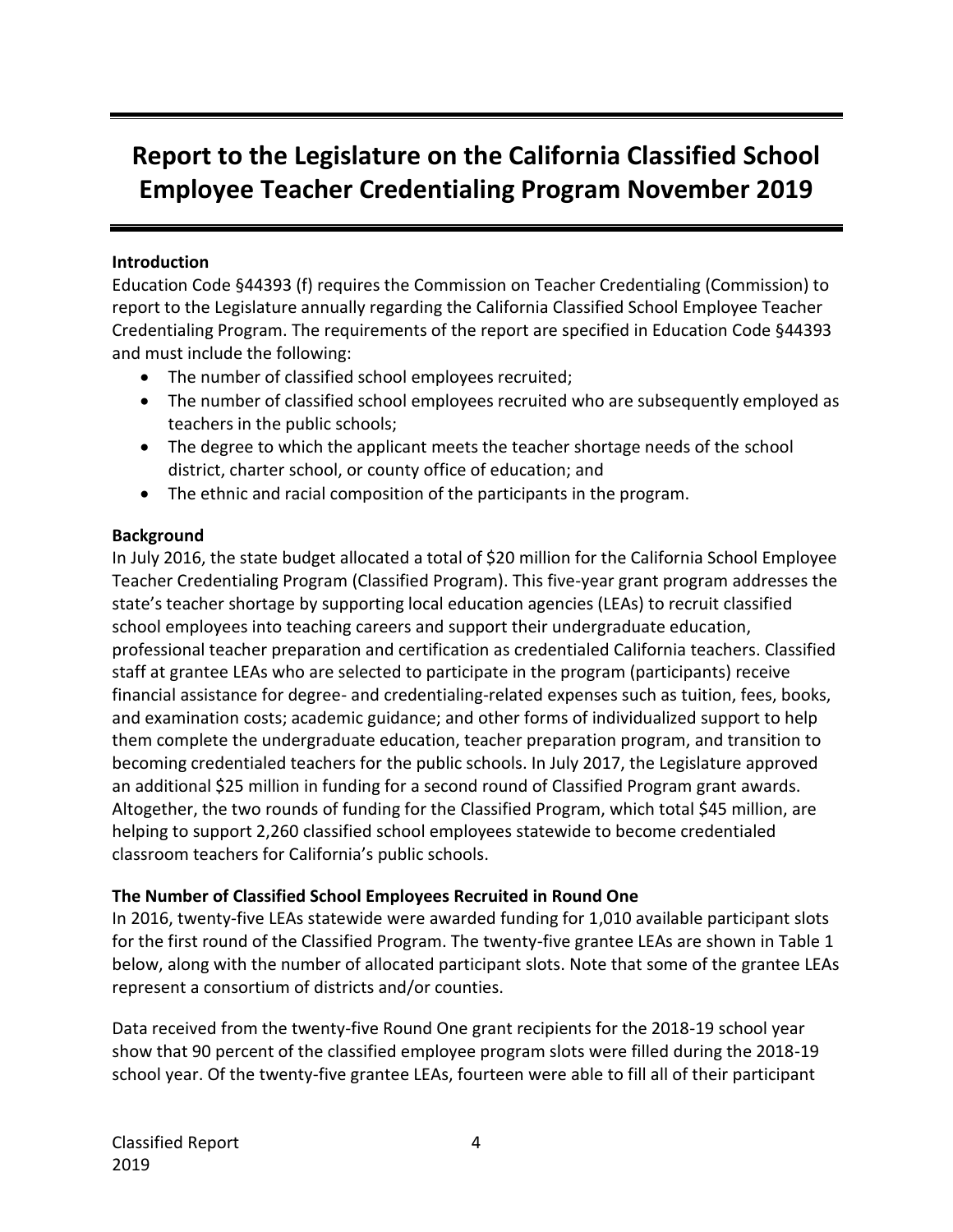slots, with a number of these LEAs reporting waiting lists of classified employees wanting to participate in the program.

| Table 1: Classified School Employee Teacher Credentialing Program Grant Recipients and |
|----------------------------------------------------------------------------------------|
| Participant Slots, Round One (2018-19)                                                 |

| <b>LEA</b>                                   | <b>Classified Employee</b><br><b>Participant Slots</b><br><b>Allocated to Grantees</b> | # Classified<br><b>Employees</b><br><b>Enrolled in the</b><br><b>Program 2018-19</b> |  |
|----------------------------------------------|----------------------------------------------------------------------------------------|--------------------------------------------------------------------------------------|--|
| Alhambra Unified School District             | 40                                                                                     | 30                                                                                   |  |
| <b>Chico Unified School District</b>         | 25                                                                                     | 25                                                                                   |  |
| <b>Clovis Unified School District</b>        | 25                                                                                     | 25                                                                                   |  |
| Davis Joint Unified School District          | 60                                                                                     | 60                                                                                   |  |
| <b>Elk Grove Unified School District</b>     | 20                                                                                     | 20                                                                                   |  |
| Garden Grove Unified School District         | 40                                                                                     | 40                                                                                   |  |
| Los Angeles County Office of Education       | 40                                                                                     | 40                                                                                   |  |
| <b>Madera Unified School District</b>        | 20                                                                                     | 9                                                                                    |  |
| Modesto City Schools                         | 20                                                                                     | 10                                                                                   |  |
| Monterey County Office of Education          | 45                                                                                     | 37                                                                                   |  |
| <b>Orange County Department of Education</b> | 110                                                                                    | 110                                                                                  |  |
| Pomona Unified School District               | 20                                                                                     | 17                                                                                   |  |
| Riverside County Office of Education         | 100                                                                                    | 100                                                                                  |  |
| Sacramento County Office of Education        | 40                                                                                     | 34                                                                                   |  |
| San Francisco Unified School District        | 25                                                                                     | 25                                                                                   |  |
| San Juan Unified School District             | 20                                                                                     | 11                                                                                   |  |
| San Luis Obispo County Office of Education   | 45                                                                                     | 38                                                                                   |  |
| San Mateo County Office of Education         | 50                                                                                     | 50                                                                                   |  |
| Santa Clara County Office of Education       | 50                                                                                     | 43                                                                                   |  |
| Santa Cruz County Office of Education        | 50                                                                                     | 21                                                                                   |  |
| Sonoma County Office of Education            | 40                                                                                     | 40                                                                                   |  |
| Ventura County Office of Education           | 50                                                                                     | 50                                                                                   |  |
| Visalia Unified School District              | 35                                                                                     | 35                                                                                   |  |
| West Contra Costa Unified School District    | 20                                                                                     | 20                                                                                   |  |
| Fairfield-Suisun Unified School District     | 20                                                                                     | 18                                                                                   |  |
| <b>Total</b>                                 | 1010                                                                                   | 908                                                                                  |  |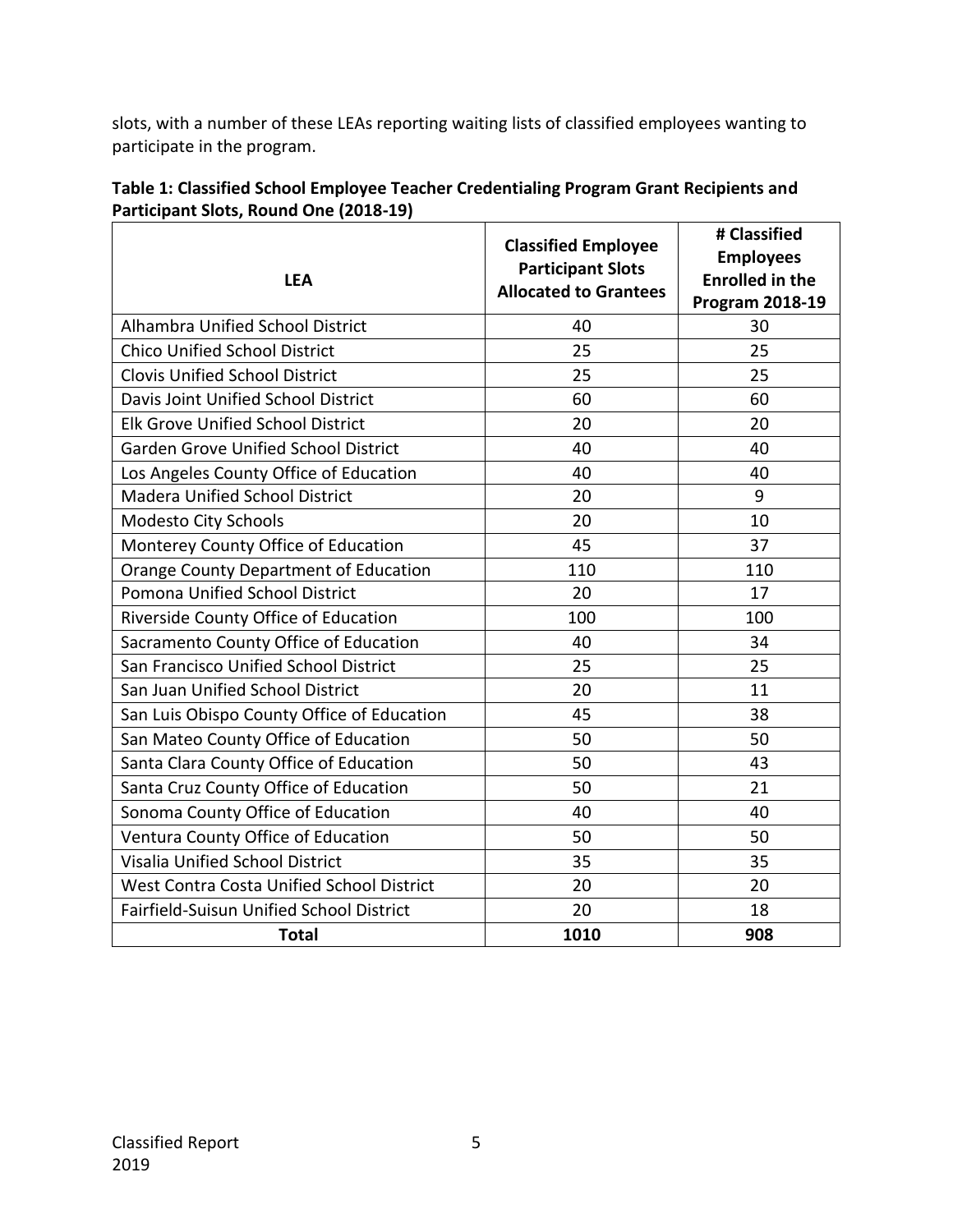# **The Number of Round One, Program Year 3 Classified School Employees Recruited who are Subsequently Employed as Teachers in the Public Schools**

As of July 12, 2019, 143 additional Classified School Employee Program participants from the first round of funding have completed their teacher preparation, earned a California Teaching Credential, and are employed as teachers by their respective LEAs. As of July 2019, 78 percent of all Round One program participants held a bachelor's degree. 2016-17, 2017-18, and 2018-19 participant academic standing by grantee LEAs is shown in Table 2 below. The educational standing of the program participants by grantee LEAs is shown in Figure 1 below.

| ا (2012-2015), השם וווס או היו שווטח האט היו של ה                                                 | Year 1<br>(2016-17) | Year 2<br>$(2017-18)$ | Year 3<br>$(2018-19)$ |
|---------------------------------------------------------------------------------------------------|---------------------|-----------------------|-----------------------|
| <b>Total Classified employees participating</b>                                                   | 968; 97%            | 981; 97%*             | 908; 90%*             |
| Classified employees with junior class standing                                                   | 116; 17%            | 104; 10%              | 69; 8%                |
| Classified employees with senior class standing                                                   | 143; 15%            | 148; 15%              | 121; 13%              |
| Classified employees who hold bachelor's<br>degrees                                               | 679; 70%            | 713; 73%              | 712; 78%              |
| Classified employees who have earned a<br>teaching credential and are now serving as a<br>teacher | 2; 0.2%             | 53; 5%                | 143; 16%              |

#### **Table 2: Academic Standing of All Classified School Employee Teacher Credentialing Program Participants, Round 1, Program Year 3 (2018-19)**

*\*of funded slots for classified participants*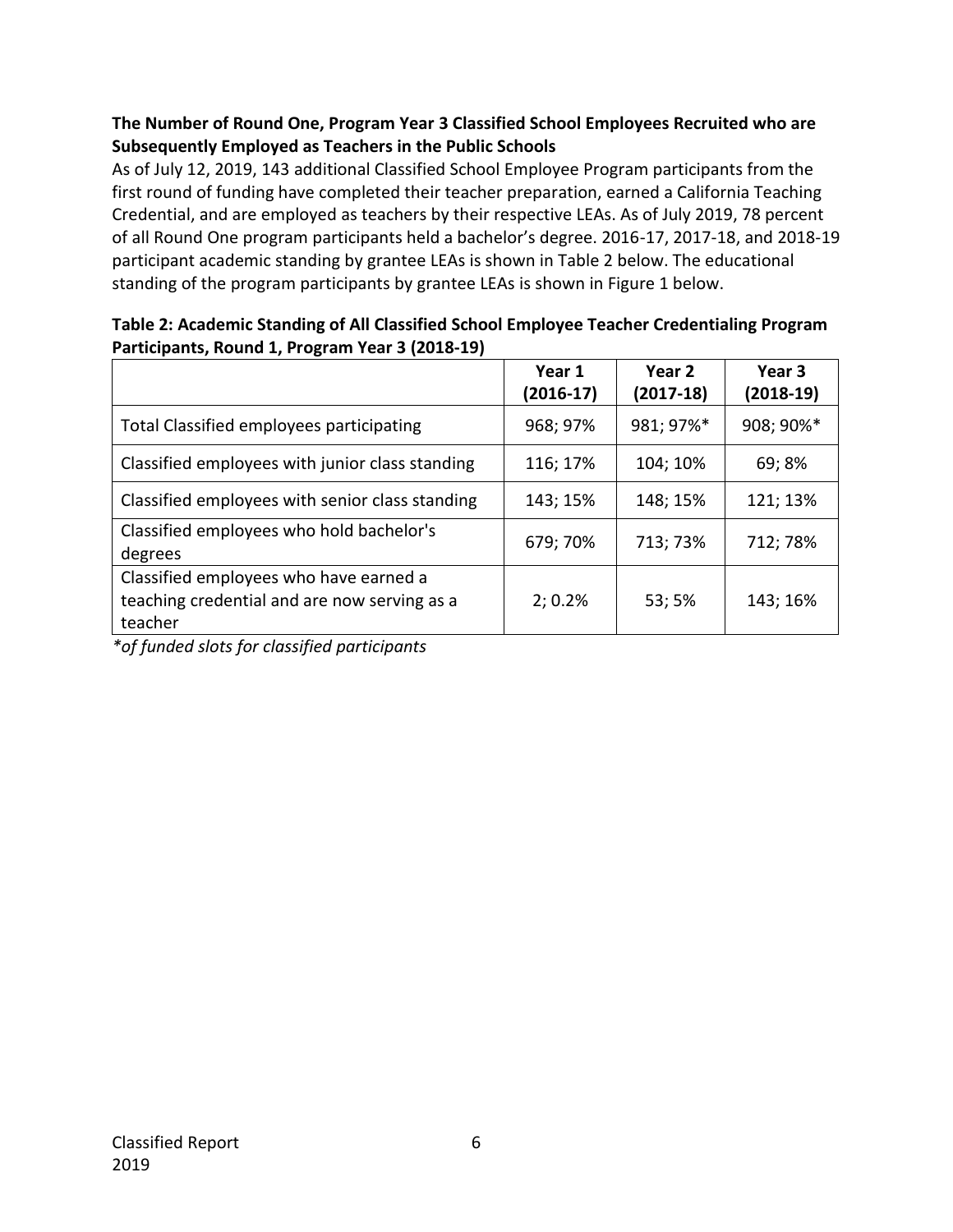

# **Figure 1: Educational Standing of Classified School Employee Program Participants by LEA, Round One, Program Year 3 (2018-19)**

# **Degree to Which the Program is Meeting the Teacher Shortage Needs of the School District, Charter School, or County Office of Education**

Figure 2 below illustrates the numbers and areas of credentials earned by Classified School Employee Program participants. Since July 2017, a total of 209 California credentials have been earned by the Classified Program participants in the following areas:

- Education Specialist, with a total of 101;
- Multiple Subject, with a total of 78;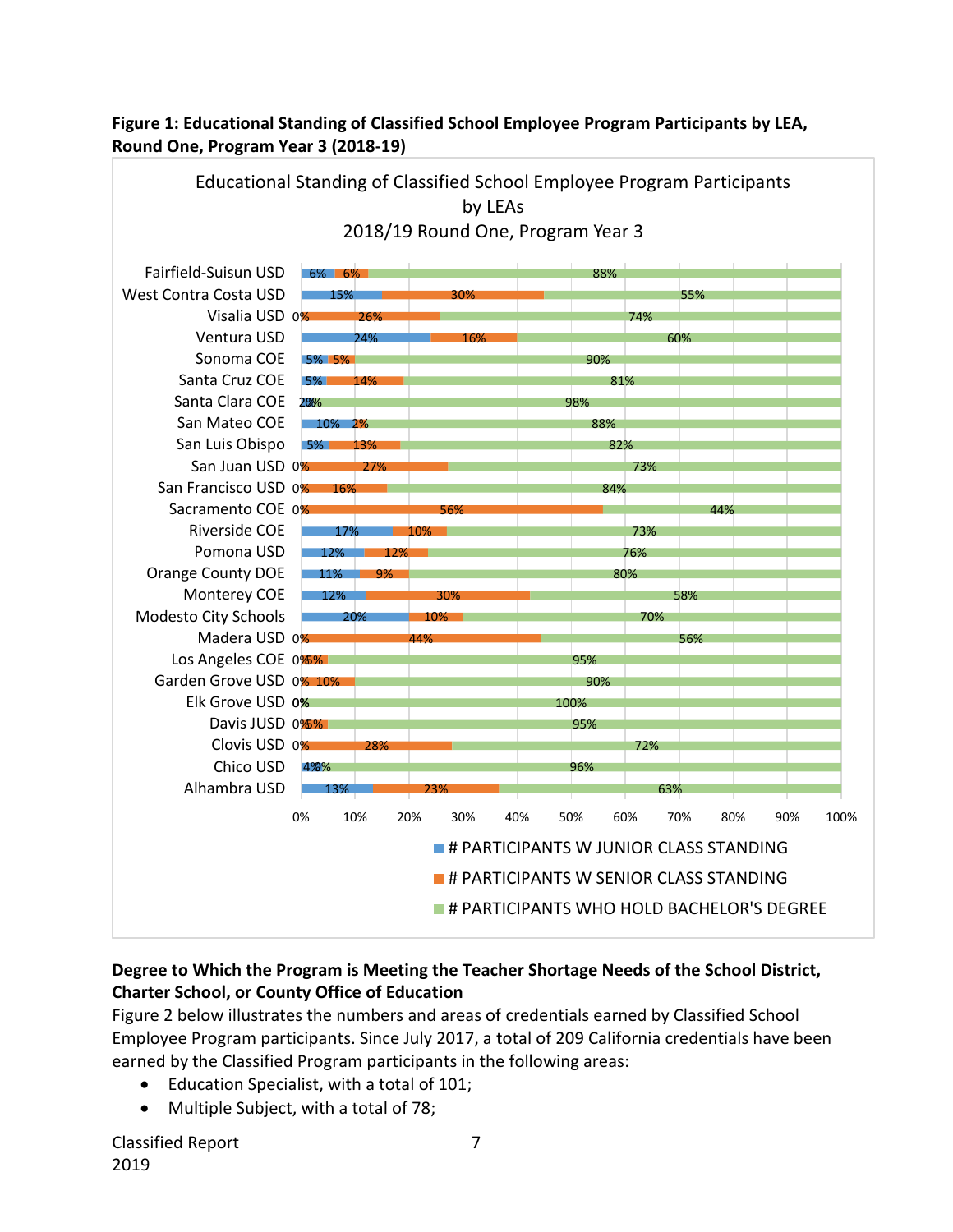- Single Subject, with a total of 22;
- Single Subject STEM, with a total of 4;
- Multiple Subject with Bilingual Education, with a total of 2; and
- Education Specialist Bilingual Education and Single Subject Bilingual Education, with a total of 1 respectively.



**Figure 2: Earned Preliminary Credentials by Classified Program LEAs in Round One, Program Year 3**

As of July 12, 2019, 143 Round One Classified School Employee Program participants (16 percent of the round one participants) have completed their teacher preparation, earned a California Teaching Credential, and are employed as teachers by their respective LEAs. All other participants are still working on completing degree requirements or teacher preparation program.

The grantees were asked to explain the degree to which the program is meeting the grantee's teacher shortage needs. The following are some direct narrative as reported by the grantees:

• Our program is meeting our anticipated teacher shortage needs by creating a cadre of well-qualified prospective employees. We expect continued high numbers of retirements in the next few years, based on the age of our teaching force. Thus, the students completing credentials through this program over the next few years will be well positioned to fill our district's need. In particular, we are always in need of teachers for special education. These students are preparing to fill the greatest needs we have in the district. A second and unanticipated benefit is that our classified employees working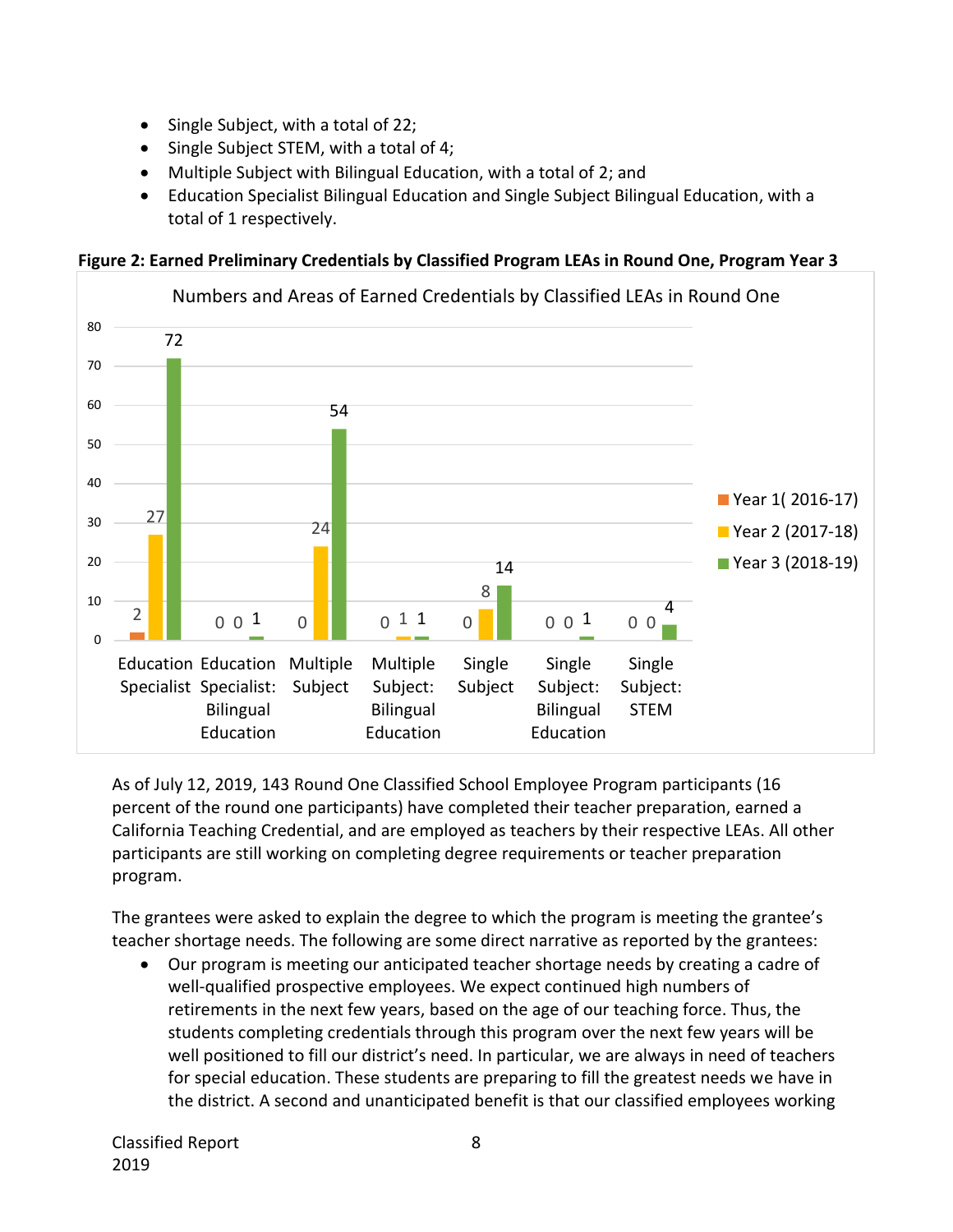on or having completed their credentials can fill in as very effective and well-qualified substitutes. This is especially critical in special education classrooms, where finding qualified substitutes is a challenge. Overall, we feel we are making good progress on our program goals, and that our participants will be ready to fill the many vacancies we expect beginning in the 2019-20 academic year.

- All participants are very excited to be a part of this program and are working hard to realize their dreams. We have provided additional support for those who are experiencing challenges to passing the CBEST assessment by providing online and inperson tutoring.
- The Classified School Employees Teaching Credentials Grant provides us the opportunity to develop local talent for the classroom. Although our participants are not fully credentialed yet, we look forward to bringing all of them on board upon completion of their credential requirements. There are multiple candidates that have credentials pending based on the passing of their CSET or RICA exams. The importance of follow up, mentoring, and coaching is important in helping the people in this program meet the grantees need.
- This was our most successful year with Commission Classified Grant participants. The Commission Grant is crucial to ensure these participants receive the necessary support, including reimbursement funding for allowable fees to successfully enter into and complete credential programs. In the past three years the Commission Classified Grant participants have also had the opportunity to supplement their credential program education with professional development designed especially for this cohort by our veteran teachers. They have access to our human resources and benefits teams to lead trainings to help them with a seamless transition from classified to certificate staff. For those still searching for the right credential program they can rely on our districts connection with our IHE partners to make the best decision and communicate easily during the admission process. Our goal for all participants listed on this Commission Classified Grant is their long-term retention as a teacher. We want them to thrive in their role as an educator in order to best serve our students.
- Moving forward, we will have approximately 81 candidates enrolled in a credential program for the 2019-20 school year. Each candidate was assigned to an advisor. Our advisors met with them to develop a teacher pathway checklist that identified all of the requirements each individual candidate needs to meet in order to enter a credential program. This checklist is a crucial aspect of our program as it determines the next steps each candidate will take in order to successfully enter the credential program. In addition, our advisors have had multiple meetings with our candidates to monitor how they are advancing in their course work and help identify ways to meet their needs if additional support was warranted. We believe that this additional component is crucial to the success of our participants.
- In our proposal, we stated that at least 50 percent of our classified program participants would be individuals wishing to be Special Education teachers. We surpassed our goal with thirty participants or 60 percent of our candidates indicating that they are seeking an Education Specialist credential. There exists a critical need to staff the vacancies that exist in our county's schools with qualified Special Education teachers.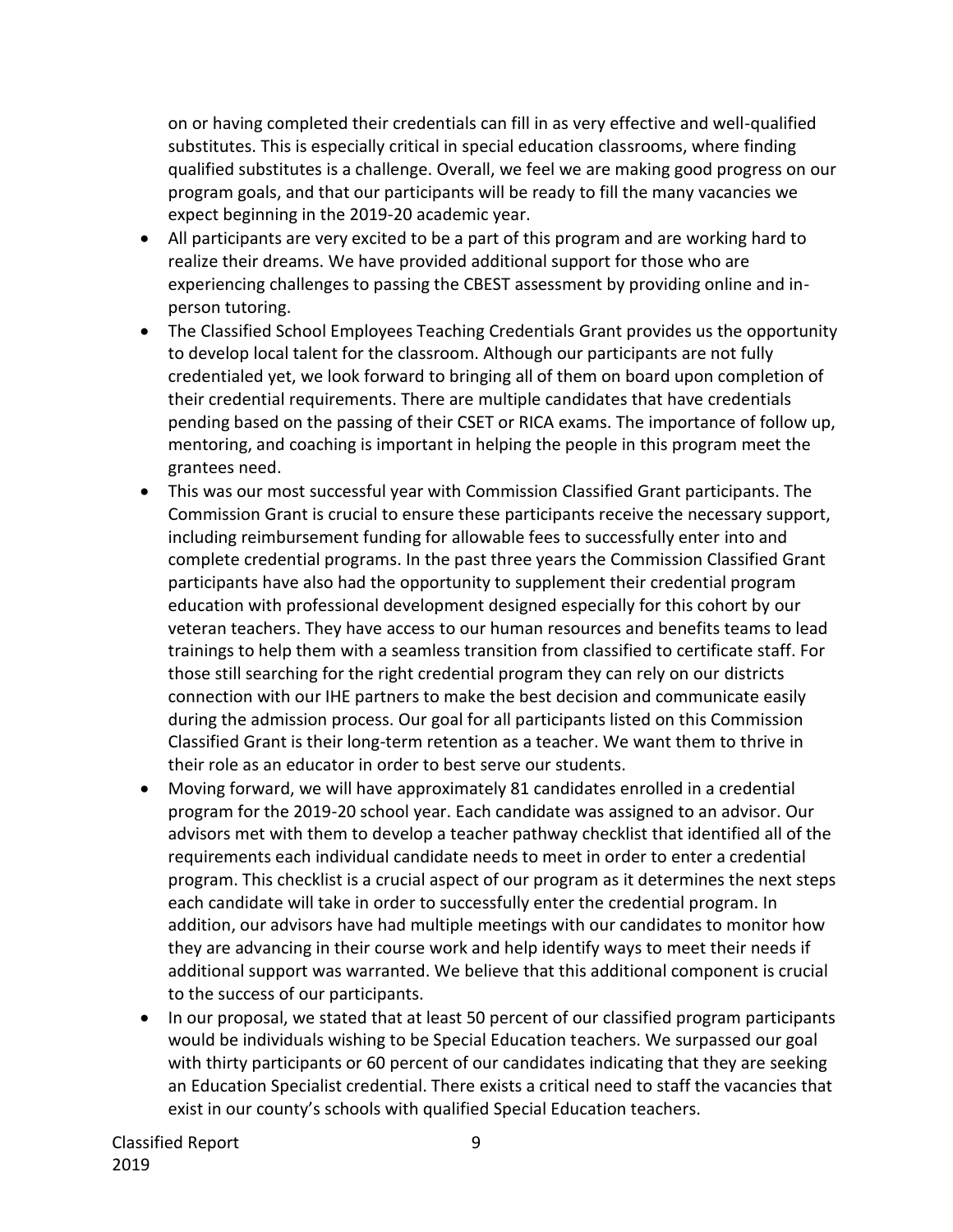# **The Ethnic and Racial Composition of the Participants in the Program**

Commission staff informed grant recipients that they would need to collect and provide data regarding the ethnic and racial composition of program participants in order to provide mandated data to the Legislature. The grantee LEAs requested this information from participants, and submitted to the Commission the data self-reported by the participants. Some participants chose not to provide their ethnic and/or racial background information. Overall, 94 percent of participants provided their sponsoring LEAs with information about racial/ethnic identity.

In terms of the racial/ethnic breakdown of the classified employees in the program, nearly half (42 percent) of classified employees in the program who provided data self-identified as Hispanic or Latinx as illustrated in Figure 3.





The largest racial/ethnic group of classified employees recruited are Hispanic or Latinx, followed by White participants, who comprise 31 percent of all participants. Approximately six percent of participants are Black or African American (Figure 4).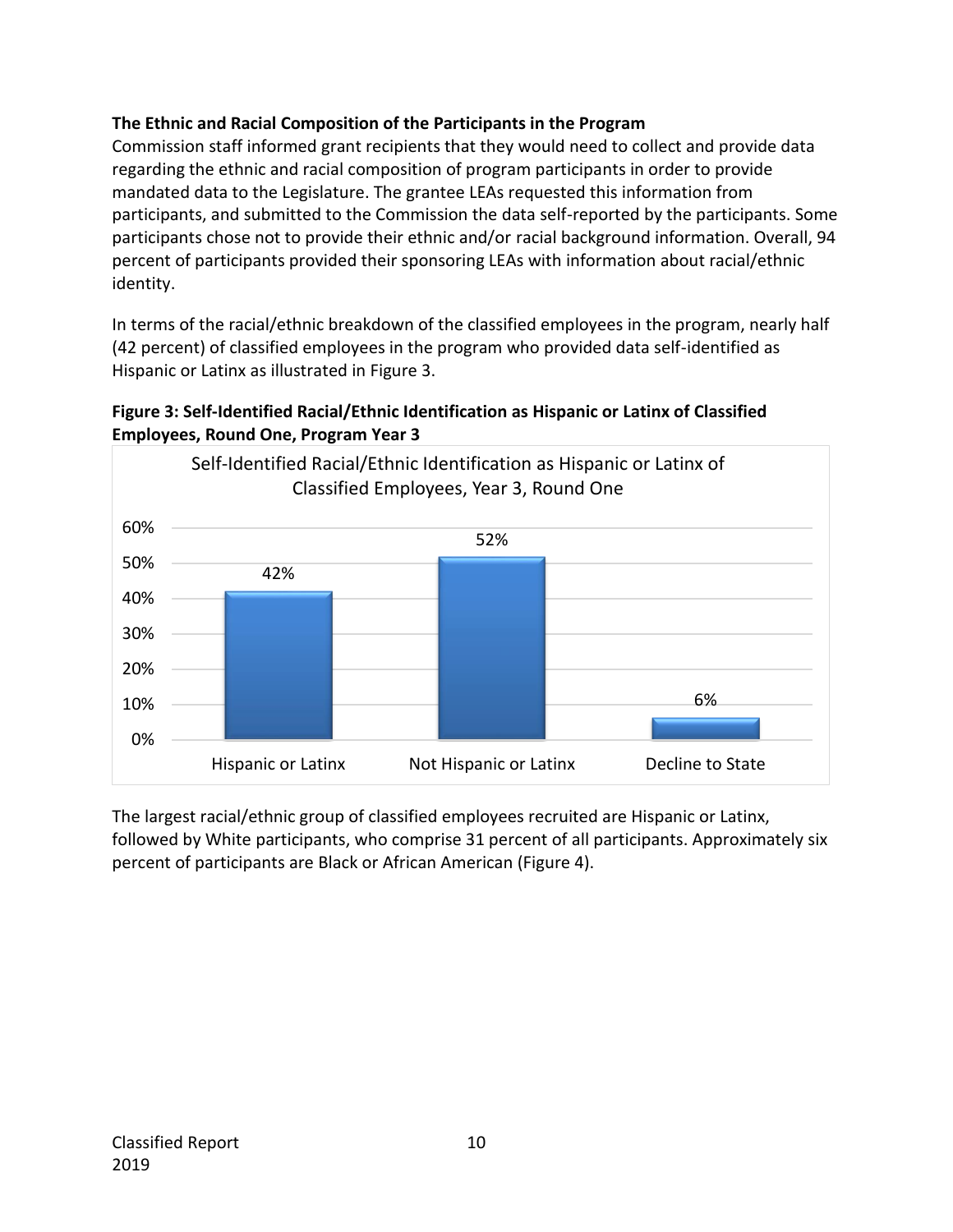

#### **Figure 4: Self-Identified Racial/Ethnic Identification of Classified Employees, Round One, Program Year 3**

# **The Number of Classified School Employees Recruited in Round 2**

In July 2017, the Legislature authorized \$25 million for a second round of funding for the California Classified School Employee Teacher Credentialing Program, beginning in the 2017-18 school year. This round of funding supports an additional 1,250 classified school employees to become credentialed teachers in California public schools. At the [November 2018 Commission](https://www.ctc.ca.gov/docs/default-source/commission/agendas/2018-11/2018-11-3b.pdf?sfvrsn=6)  [meeting,](https://www.ctc.ca.gov/docs/default-source/commission/agendas/2018-11/2018-11-3b.pdf?sfvrsn=6) staff reported that most of the Round Two grantees were operational and the bulk of activity in Program Year 1, 2017-18 initially focused on:

- Recruitment of classified employees;
- Hosting information sessions to provide participants with information about pathways to credentialing;
- Providing informational sessions regarding program and credentialing requirements;
- Facilitating and streamlining arrangements to provide advisement to participants with partnering institutions of higher education; and
- Assisting participants to enroll in the appropriate coursework.

As of July 2019, all Round Two grantees in Program Year 2, 2018-19 are in full operation and grantees are moving their participants effectively and efficiently through the undergraduate

Classified Report 11 2019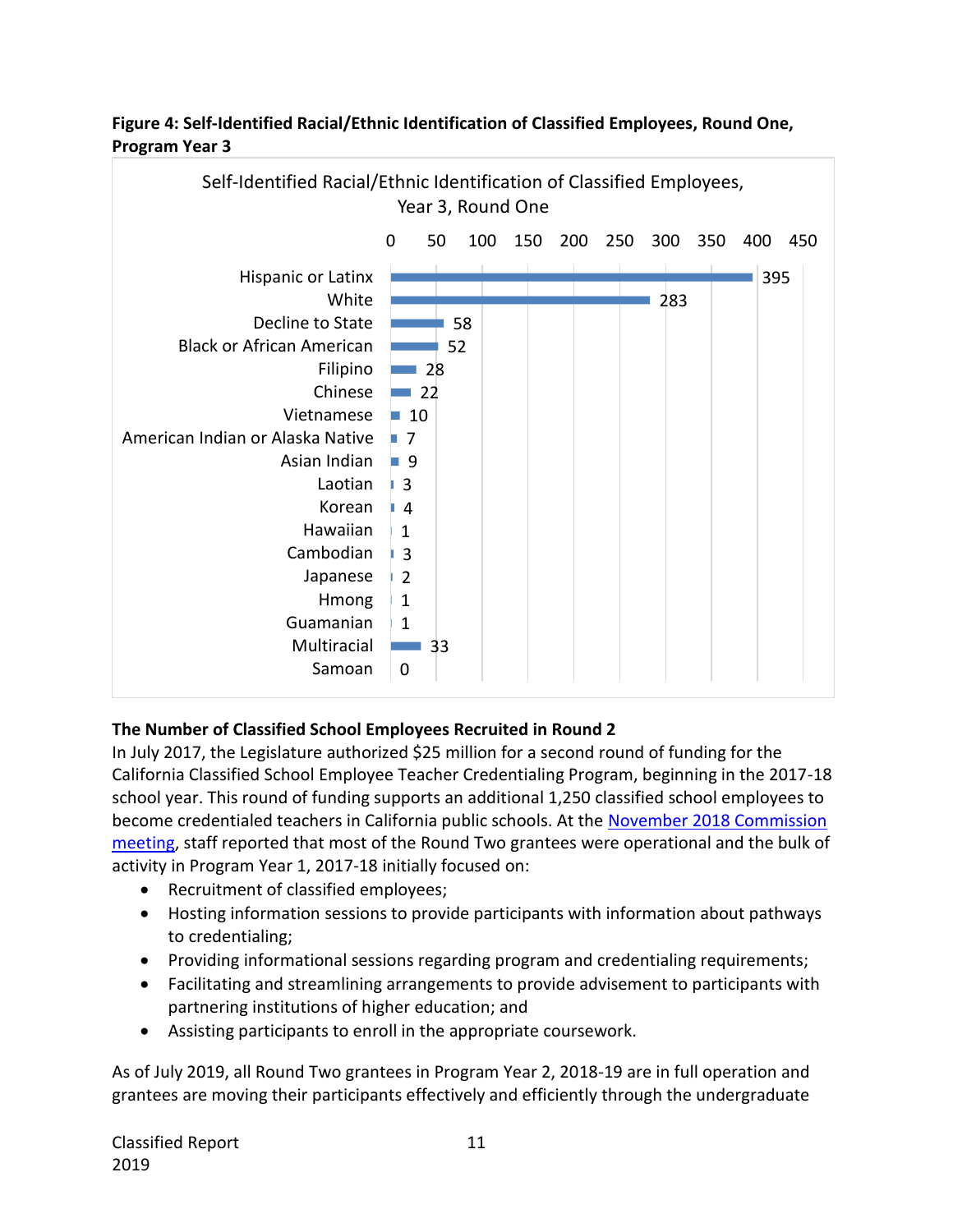degree process and/or the teacher preparation process. The twenty-eight grantee LEAs are shown in Table 4 below, along with the number of allocated participant slots. Note that some of the grantee LEAs represent a consortium of districts and/or counties.

Data received from the twenty-eight Round Two grant recipients for the 2018-19 school year show that 95 percent of the classified employee program slots were filled during the 2018-19 school year. Of the twenty-eight grantee LEAs, twenty were able to fill all of their participant slots, with a number of these LEAs reporting waiting lists of classified employees wanting to participate in the program.

| <b>LEA</b>                                      | <b>Classified</b><br><b>Employee</b> | # Classified<br><b>Employees Enrolled in</b> |  |
|-------------------------------------------------|--------------------------------------|----------------------------------------------|--|
|                                                 | <b>Participant Slots</b>             | Program 2018/19                              |  |
| <b>Berkeley Unified School District</b>         | 12                                   | 12                                           |  |
| <b>Chico Unified School District</b>            | 30                                   | 24                                           |  |
| <b>Clovis Unified School District</b>           | 20                                   | 20                                           |  |
| Davis Joint Unified School District             | 115                                  | 115                                          |  |
| Fresno Unified School District                  | 25                                   | 25                                           |  |
| Huntington Beach Union High School District     | 20                                   | 20                                           |  |
| Kern County Superintendent of Schools           | 45                                   | 44                                           |  |
| Lake County Office of Education                 | 20                                   | 20                                           |  |
| Los Angeles County Office of Education          | 22                                   | 22                                           |  |
| Los Angeles Unified School District             | 45                                   | 45                                           |  |
| Marin County Office of Education                | 30                                   | 30                                           |  |
| Merced County Office of Education               | 20                                   | 20                                           |  |
| Monterey County Office of Education             | 135                                  | 122                                          |  |
| Moreno Valley Unified School District           | 22                                   | 9                                            |  |
| Mt Diablo Unified School District               | 20                                   | 20                                           |  |
| National University Academy*                    | 10                                   | $\frac{1}{2}$                                |  |
| <b>Oakland Unified School District</b>          | 40                                   | 40                                           |  |
| Orange County Department of Education           | 200                                  | 200                                          |  |
| Placer County Office of Education               | 50                                   | 50                                           |  |
| San Bernardino County Superintendent of Schools | 70                                   | 70                                           |  |
| San Joaquin County Office of Education          | 20                                   | 20                                           |  |
| San Ramon Valley Unified School District        | 24                                   | 14                                           |  |
| Santa Ana Unified School District               | 20                                   | 16                                           |  |
| Santa Barbara County Office of Education        | 45                                   | 42                                           |  |
| Sonoma County Office of Education               | 115                                  | 115                                          |  |
| Ventura County Office of Education              | 20                                   | 20                                           |  |
| Visalia Unified School District                 | 35                                   | 35                                           |  |

# **Table 4: Classified School Employee Teacher Credentialing Program Grant Recipients and Participant Slots, Round Two (2018-19)**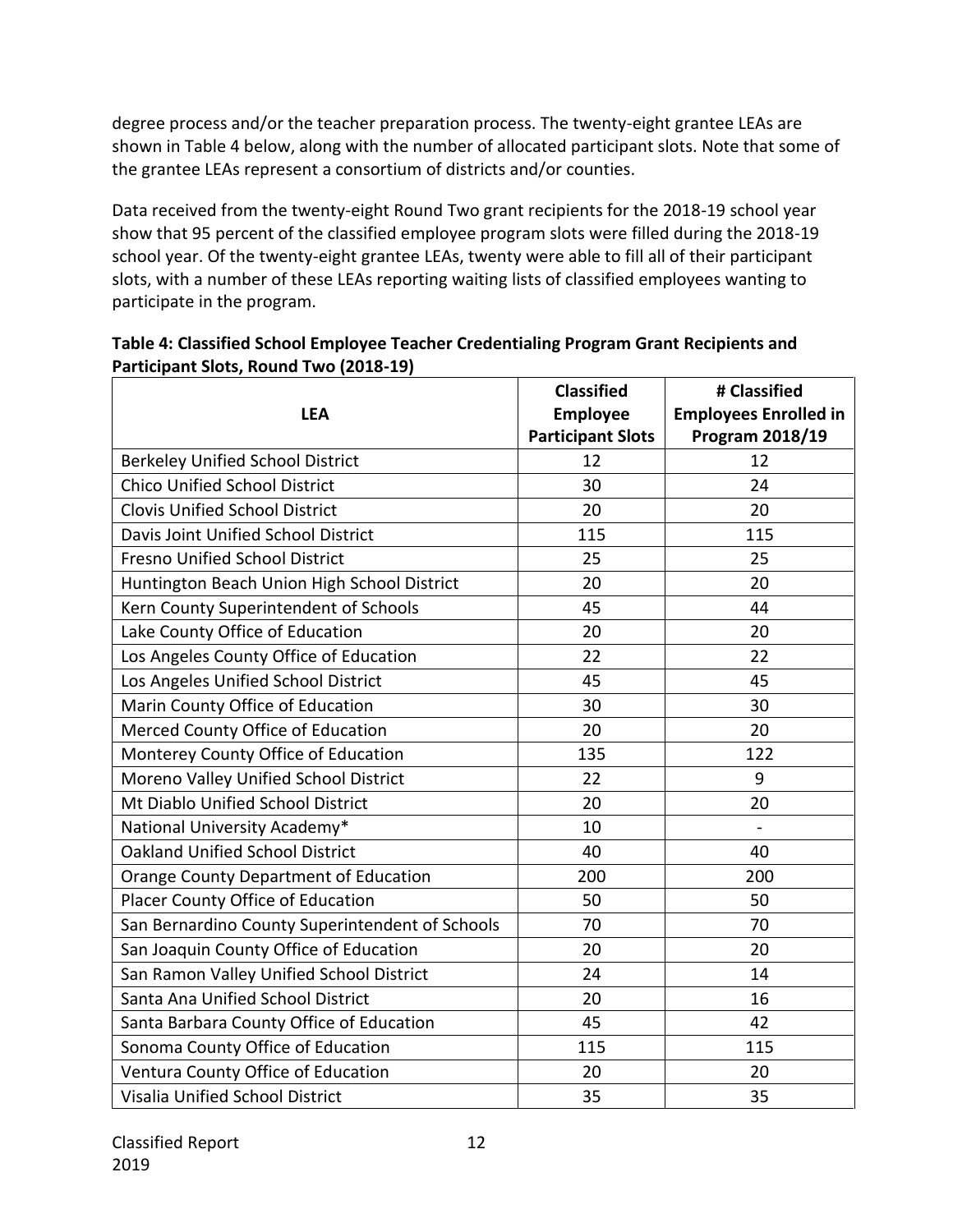| LEA                              | <b>Classified</b><br>Employee<br><b>Participant Slots</b> | # Classified<br><b>Employees Enrolled in</b><br><b>Program 2018/19</b> |
|----------------------------------|-----------------------------------------------------------|------------------------------------------------------------------------|
| Westside Unified School District | 20                                                        | 20                                                                     |
| Total                            | 1250                                                      | 1190                                                                   |

*\*National University Academy Lakeside (Charter Number 0991) closed in January 2019. Grant money has been reallocated.*

#### **The Number of Round 2, Program Year 2 Classified School Employees Recruited who are Subsequently Employed as Teachers in the Public Schools**

As of July 12, 2019, seventy-eight additional Classified School Employee Program participants from the second round of funding have completed their teacher preparation, earned a California Teaching Credential, and are employed as teachers by their respective LEAs. As of July 2019, 73 percent of all Round Two program participants held a bachelor's degree. 2017-18 and 2018-19 participant academic standing by grantee LEA is shown in Table 5 below. Educational standing of classified school employee program participants by grantee LEA is shown in Figure 6 below.

#### **Table 5: Academic Standing of All Classified School Employee Teacher Credentialing Program Participants, Round 2, Program Year 2 (2018-19)**

|                                                                                                | Year 1<br>$(2017-18)$ | Year 2<br>(2018-19) |
|------------------------------------------------------------------------------------------------|-----------------------|---------------------|
| Total Classified employees participating                                                       | 1192; 95%*            | 1190; 95%*          |
| Classified employees with junior class standing                                                | 157; 13%              | 92; 8%              |
| Classified employees with senior class standing                                                | 242; 20%              | 224; 19%            |
| Classified employees who hold bachelor's degrees                                               | 771; 65%              | 865; 73%            |
| Classified employees who have earned a teaching credential<br>and are now serving as a teacher | 23;2%                 | 78; 7%              |

*\*of funded slots for classified participants*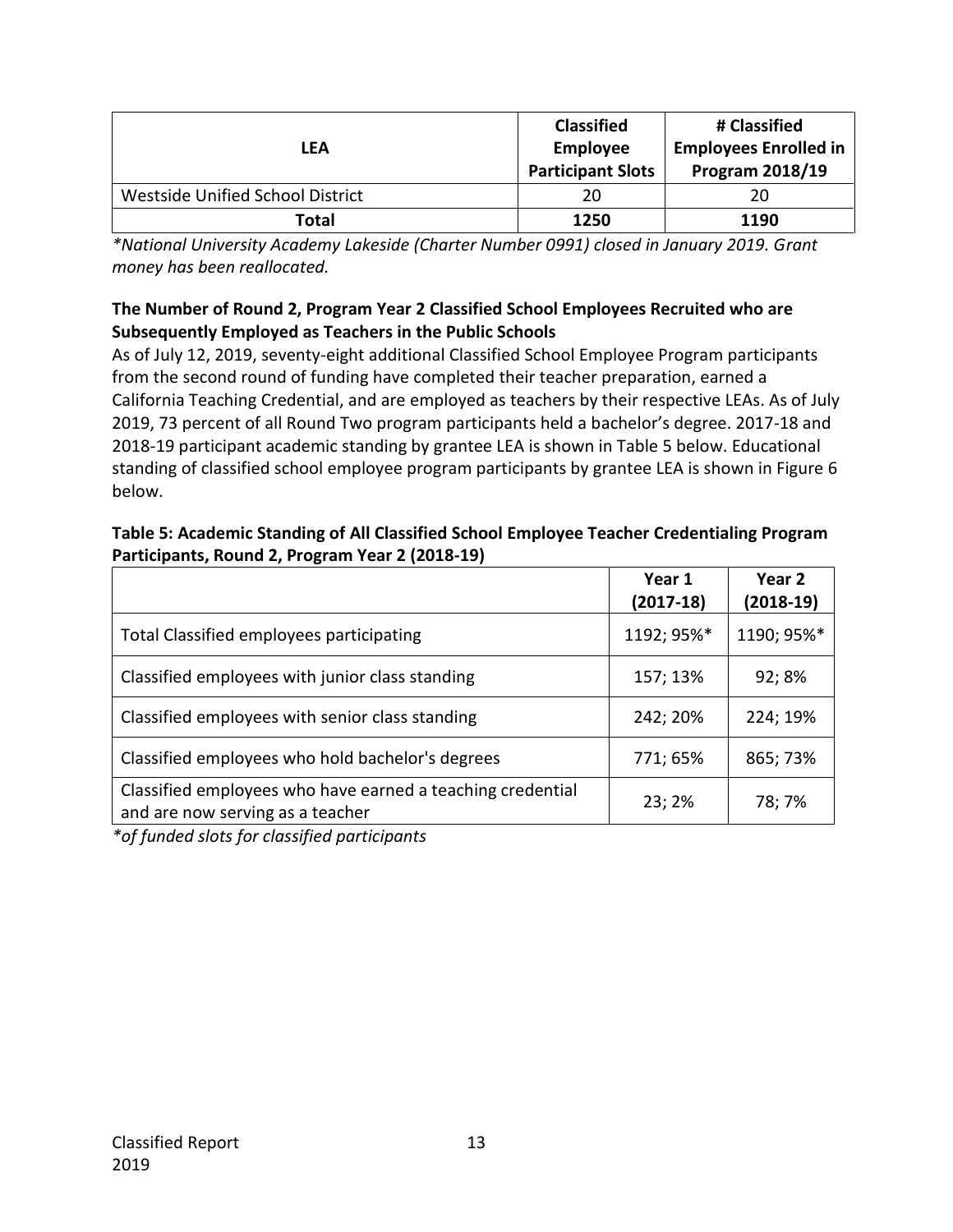

#### **Figure 6: Educational Standing of Classified School Employee Program Participants by LEA, Round 2, Program Year 2 (2018-19)**

# **Degree to Which the Program is Meeting the Teacher Shortage Needs of the School District, Charter School, or County Office of Education**

As of July 12, 2019, seventy-eight Round Two Classified School Employee Program participants (seven percent of the Round Two participants) have completed their teacher preparation,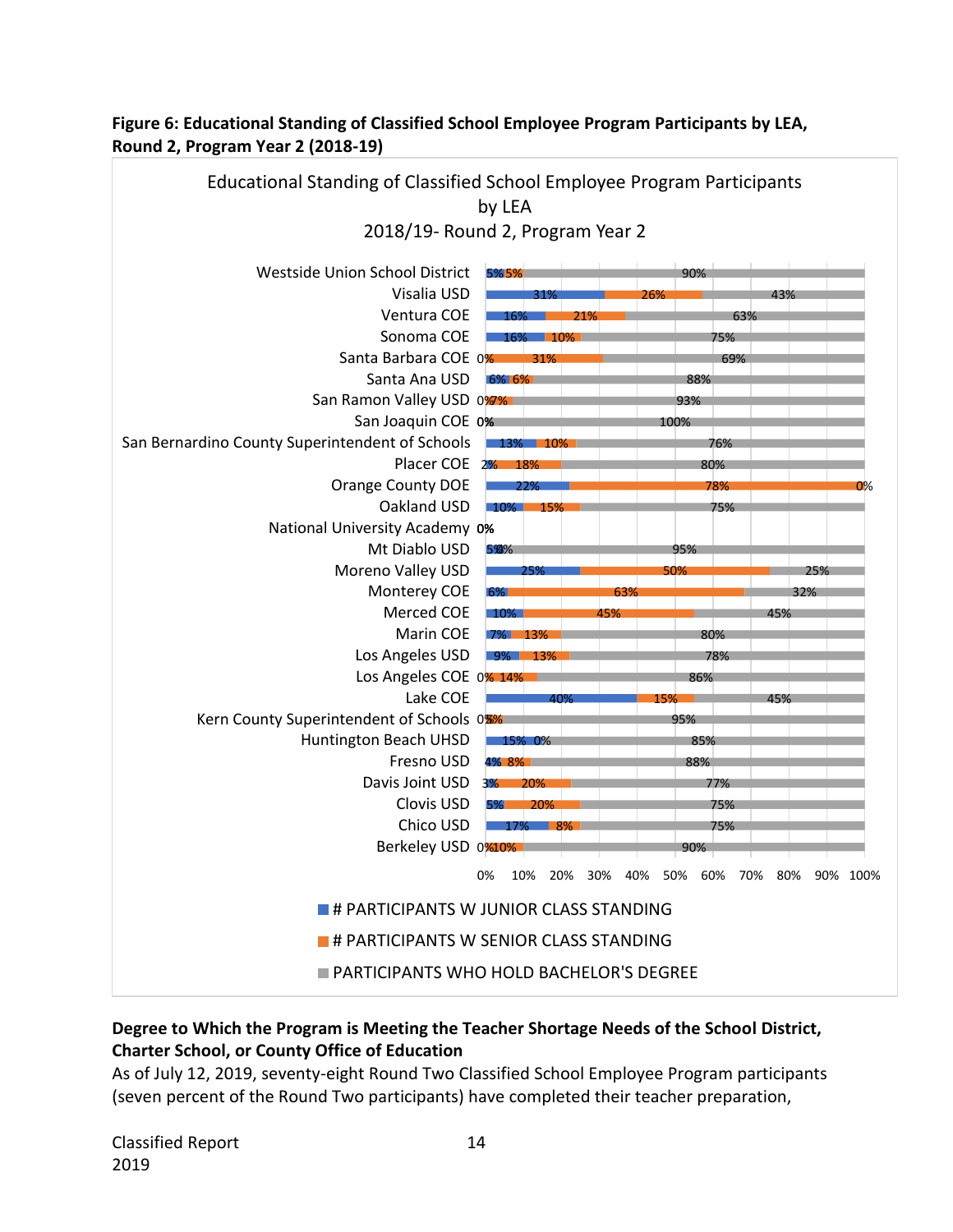earned a California Teaching Credential, and are employed as teachers by their respective LEAs. All other participants are still working on completing degree requirements or teacher preparation program.

Figure 7 below illustrates the numbers and areas of credentials earned by classified school employee program participants. Since July 2018, a total of 108 California credentials have been earned by the classified school employee program participants in the following areas:

- Multiple Subject, with a total of 36;
- Education Specialist, with a total of 35;
- Single Subject, with a total of 21;
- Single Subject STEM, with a total of 7; and
- Education Specialist Bilingual Education and Multiple Subject Bilingual Education, with a total of 2 respectively.



#### **Figure 7: Earned Preliminary Credentials by LEAs in Round Two, Program Year 2**

The grantees were asked to explain the degree to which the program is meeting the grantee's teacher shortage needs. The following are some direct narrative as reported by the grantees:

• Classified grant has provided not only funding, but also a great deal of enthusiasm among our classified employees. Many of them are graduates and residents of the local community and are deeply appreciative that such an opportunity even exists to encourage them to fulfill their dreams of giving back to their community. Many of our grantees have maxed out on the amount of funding they can get and would have taken more if it were available. In some cases, even with the financial support, the cost of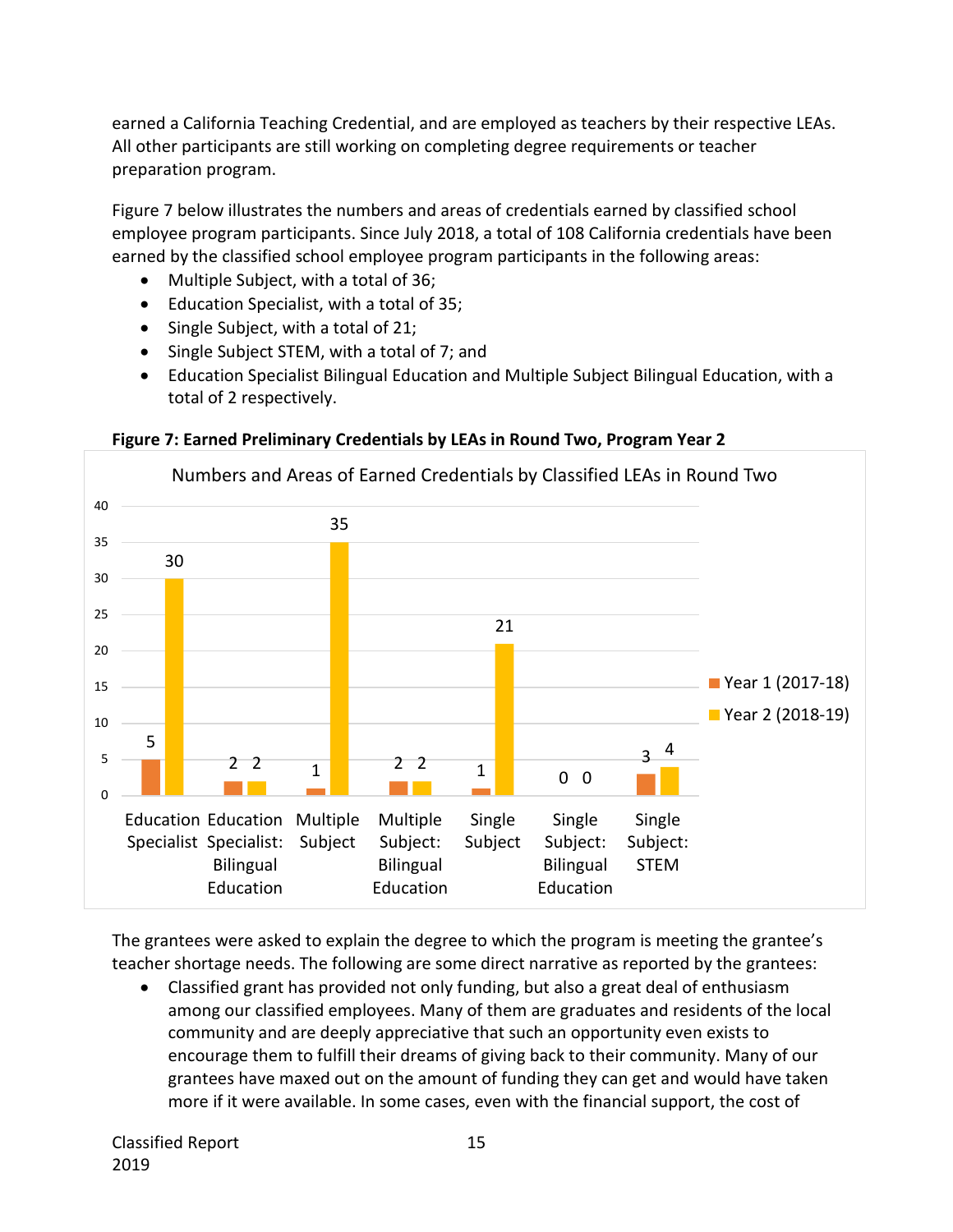continuing education is still beyond their means. Without this program, we would not have as many classified employees pursuing a teaching credential. Without this program, we would not have as many classified employees feeling supported and encouraged by the District and the State to pursue their dreams. This program is value added and an essential part of the way we build our teacher workforce and develop an employee support system that demonstrates value for employees who are committed to student growth and development.

- The [Classified] Grant Program from the Commission is meeting the needs of our District directly and indirectly, as it related to the teacher shortage. Directly, this school year employees (3) completed their degree program. All of the employees made contact with the hiring principals, and a few were able secure employment as a teacher in our district. In terms of sheer numbers, this program has filled a vacancy that could have otherwise been open. As a district, we are very supportive of this program, and many employees are waiting to fill the now open slots. The principals in our district are very glad to see the candidates with experience and who know our schools and families well. The participants are energized and grateful to have the opportunity, the support and the financial boost to take on such a hefty endeavor, on top of their full lives, and work. Indirectly, the program is meeting the needs of our district by spurring a renewed interest in teacher pathways and pathway support. The indirect effect is a long term plan to address the teacher shortage.
- This has provided an opportunity for classified candidates to further their education. Many of these candidates were struggling financially to continue their education and this funding has enabled them to continue. While the results are just starting to come in, many of these candidates have transitioned to teaching positions and will be teaching under Provisional Intern Permits or Short Term Staffing Permits next school year.
- We are grateful to the Commission for the opportunity to support our regional school districts with this project. Several school districts have selected the program participants as the right teacher for the job. School district HR administrators have expressed their gratitude for the opportunity to grow their own teachers via the regional California Classified School Employee Teacher Credentialing Program. This project has most certainly contributed toward increasing the pipeline of new teachers in our region.
- During the 2018-19 school year, our program has clearly built relationships with its grant participants and mentors to differentiate support. From questions about test preparation, university requirements, to field course placements, the program has been able to keep the grantees focused on obtaining a teaching credential by removing barriers. We look forward to more grantees beginning, continuing and completing their credential programs over the summer and into the fall. Although earning a teaching credential can be a slower process for a busy, working adult, the program is confident we have set a foundation for our grantees to advance successfully as educators in our County.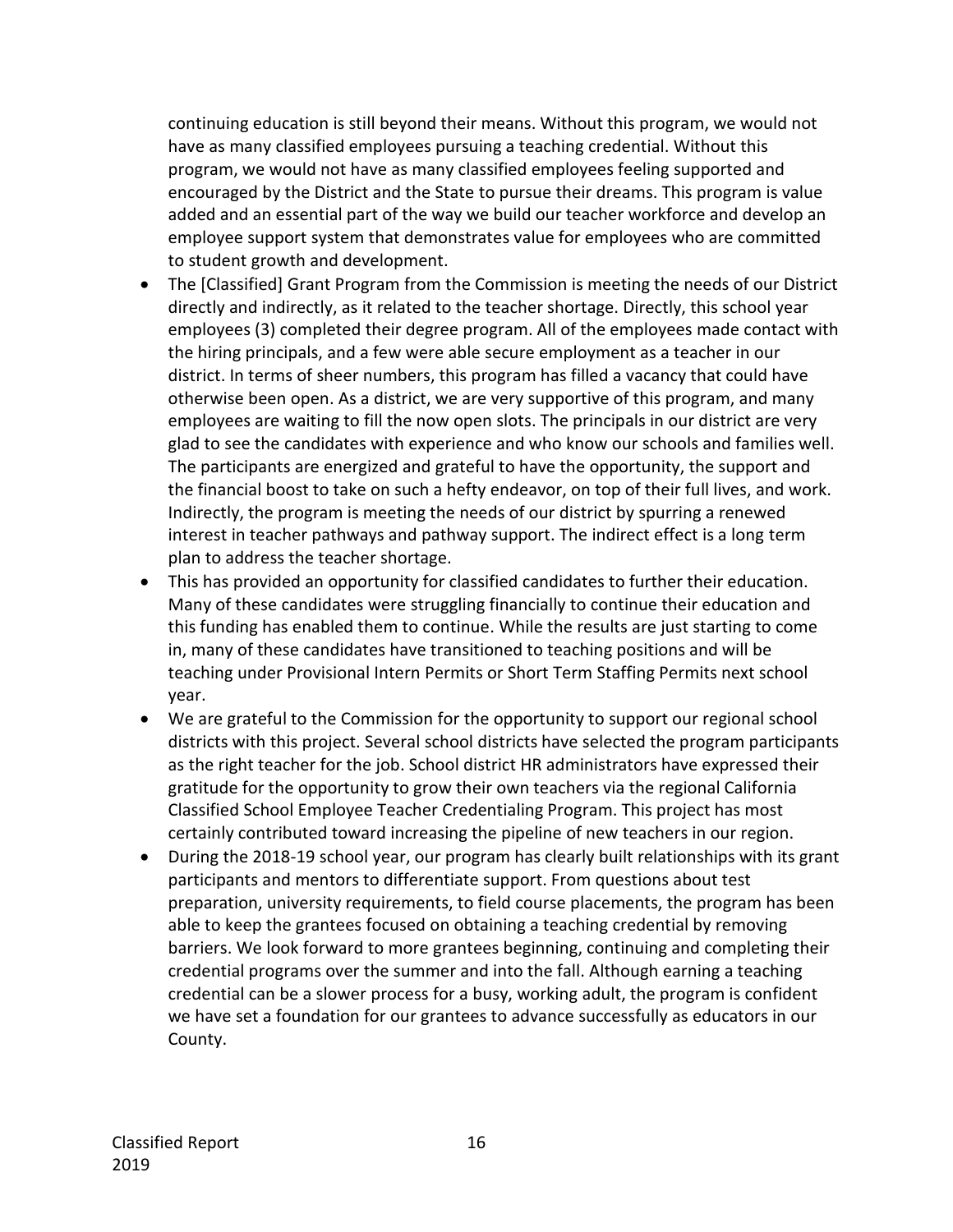# **The Ethnic and Racial Composition of the Participants in the Program**

Commission staff informed grant recipients that they would need to collect and provide data regarding the ethnic and racial composition of program participants in order to provide mandated data to the Legislature. The grantee LEAs requested this information from participants, and submitted to the Commission the data self-reported by the participants. Some participants chose not to provide their ethnic and/or racial background information. Overall, 89 percent of participants provided their sponsoring LEAs with information about racial/ethnic identity.

In terms of the racial/ethnic breakdown of the classified employees in the program, nearly half (41 percent) of classified employees in the program who provided data self-identified as Hispanic or Latinx as illustrated in Figure 8.





The largest racial/ethnic group of classified employees recruited are Hispanic or Latinx, followed by White participants, who comprise 33 percent of all participants. Approximately five percent of participants are Black or African American (Figure 9).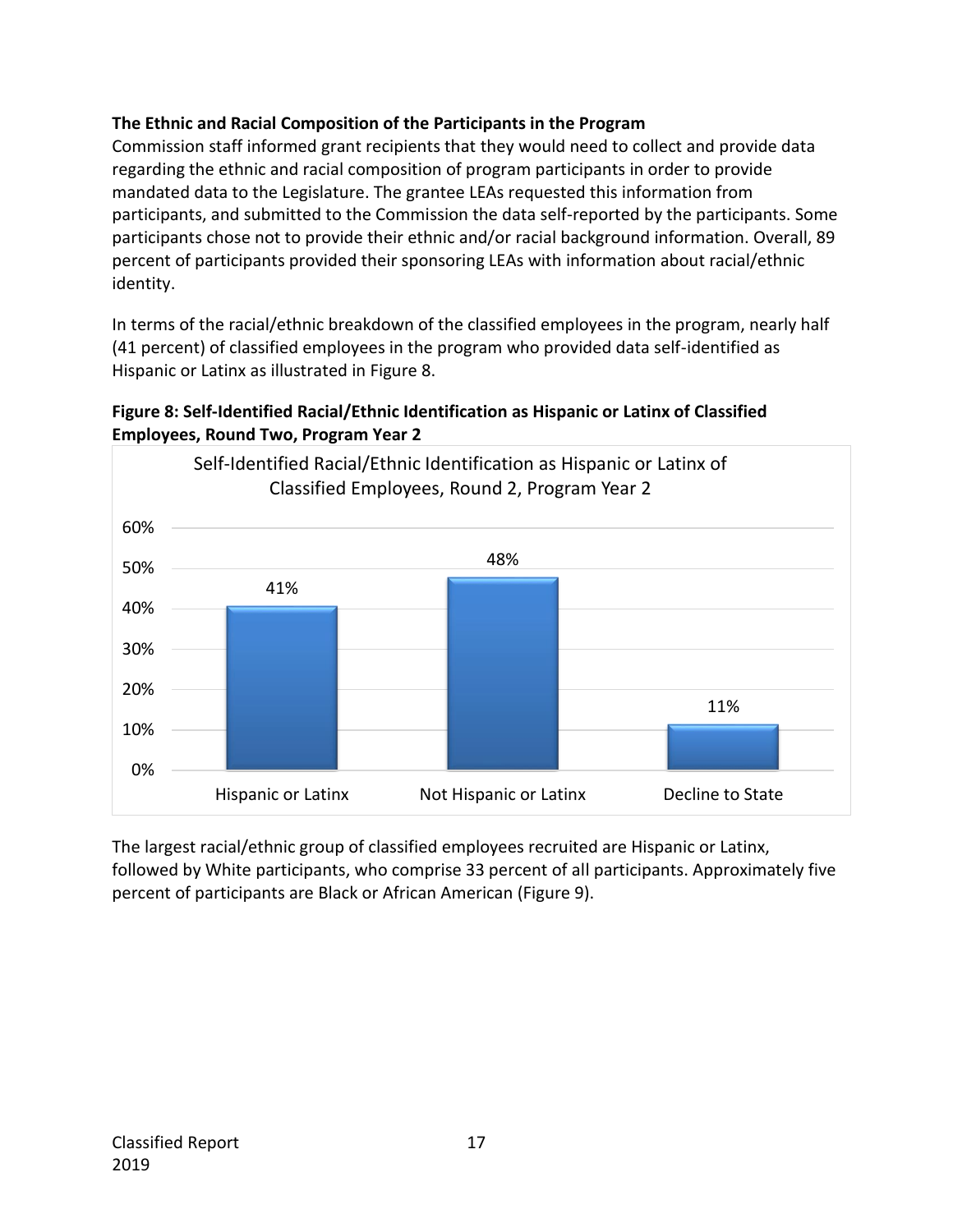

#### **Figure 9: Self-Identified Racial/Ethnic Identification of Classified Employees, Round Two, Program Year 2**

# **Summary and Conclusion**

The California School Employee Teacher Credentialing Program is meeting the state's teacher shortage by supporting the grantees to recruit classified school employees into teaching careers and support the individual in completing their undergraduate education, professional teacher preparation, and certification as credentialed California teachers. The July 2019 Classified Program data analysis shows that LEAs in both Round One and Two are in full operation and their participants are effectively progressing through the program. 78 percent of Round One participants hold bachelor's degrees and 16 percent of the employees have already earned teaching credentials and are now serving as teachers. On the other hand, 73 percent of Round Two participants hold bachelor's degrees and seven percent of the employees have already earned teaching credentials and are now serving as teachers. These programs are also ethnically and racially diverse and are serving classified school employees from a range of classified positions.

Table 6 provides the numbers of earned credential areas across Rounds One and Two per fiscal year spanning the last three years.